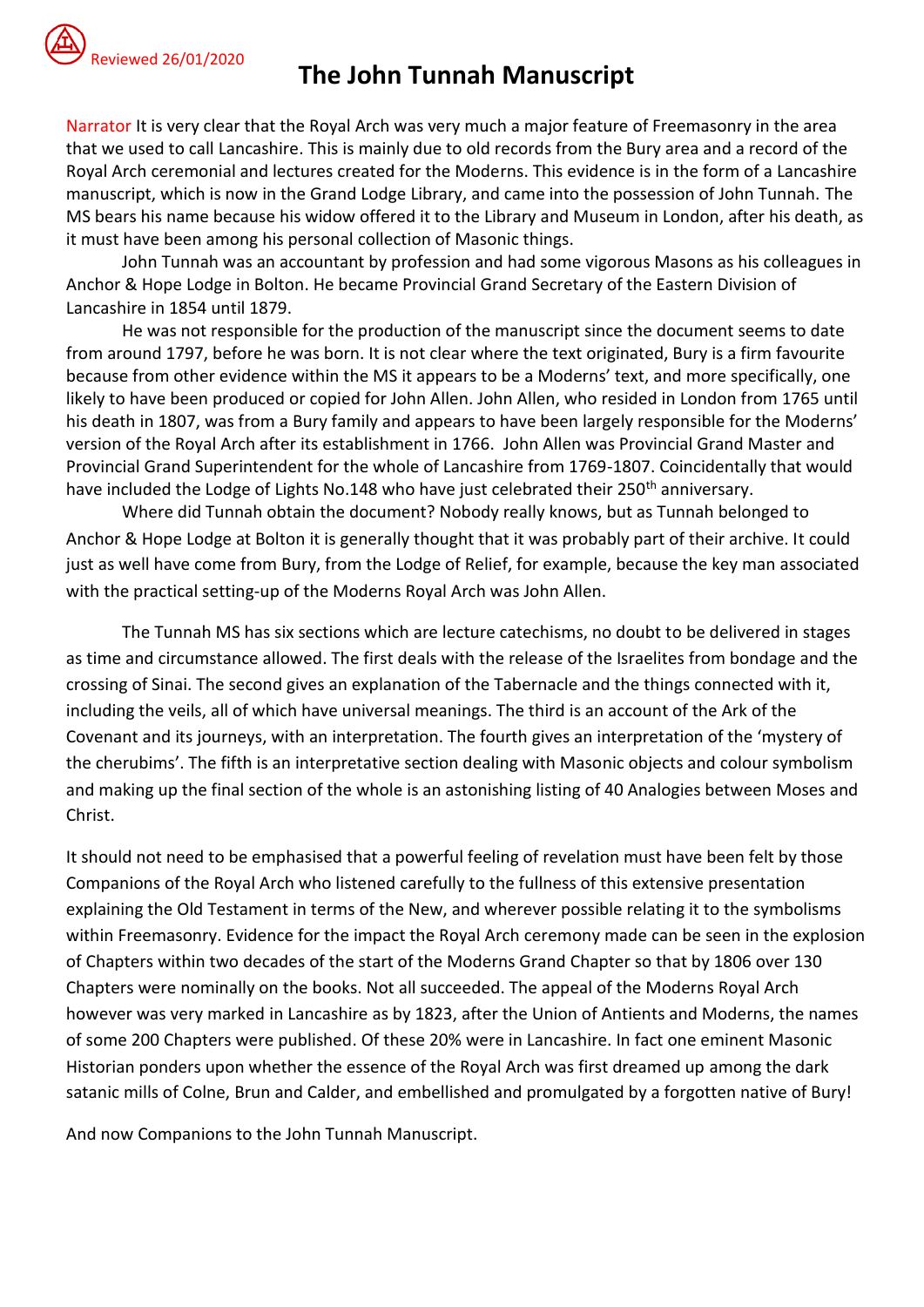- FOURTH PART (or Degree): First Section. M.E.Z. PART
- Q. Of all the different Degrees of Masonry which is the most Sublime?
- A. The Supreme Degree of the Royal Arch.
- Q. Why is it the most sublime?
- A. Because it is neither Manual, Instrumental, nor Scientific, but Speculative.
- Q. Are you of one of those workmen commonly called Royal Arch Masons?
- A. I am so admitted, taken and Accepted by the Excellent Companions of that DIVINE Order...
- Q. How was you qualified to be a Super Excellent Royal Arch Mason?
- A. By being loaded with Jewels and PASSING THE CHAIR in due form.
- Q. How were you prepared to be a Super Excellent Royal Arch Mason?

A. I was neither naked nor clothed, a loose Garment thrown over me, my Shoes were slipped down at the Heels, a Rod was put into my Hand and a Cable Tow round my waist and in that manner led to the entrance.

- Q. How did you gain Admittance?
- A. By three Regular Knocks with the help of a fourth one...
- Q. What did they do with you when you entered?

A. They made me put my Shoes from off my Feet, and they gave me a Sign and Password and let me pass on to the First Veil of the Temple.

- Q. Where did it lead you?
- A. To the Sanctuary...
- Q. Where were you next taken to?
- A. To the Sanctum Sanctorum or Holy of Holies.
- Q. Who did you see when you entered?
- A. The High Priest.
- Q. How was He dressed?

A. He was dressed in a Surplice of fine Linen which reached down to his Feet; a Mitre was upon his Head, a Plate of Gold in the front thereof with certain Words engraved thereon. A Linen Girdle was about his Waist and a plate of Gold, inlaid with precious Stones, upon his Breast.

Q. How were You afterwards disposed of?

A. I was Veiled, and led Seven times round the ARCHES, certain Portions of Scripture being read unto Me.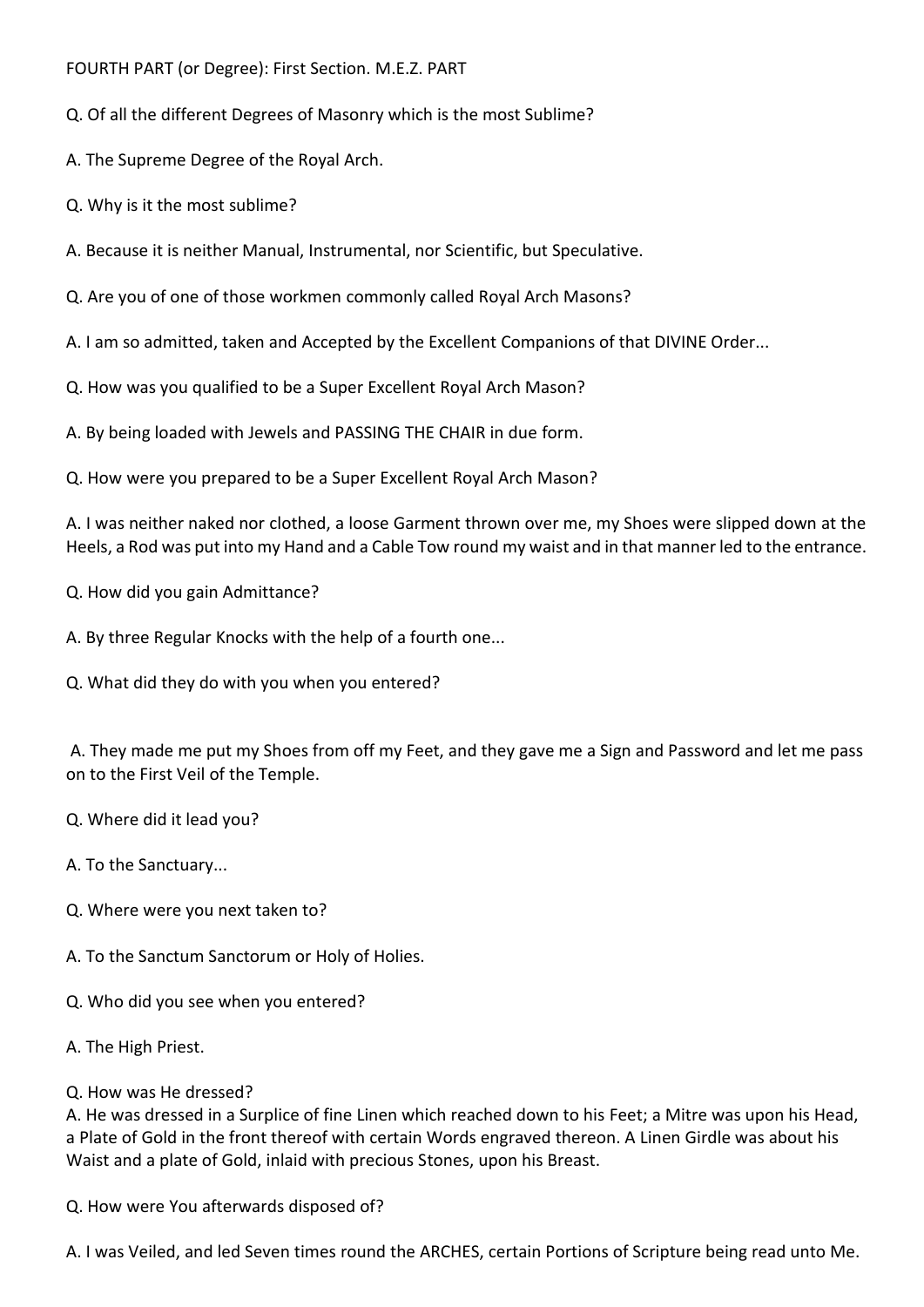- Q. What were you ordered to do?
- A. I was ordered to Stoop down to Try if I could find anything?
- Q. Did you find anything?
- A. Yes, the Key Stone of an Arch...
- Q. Did you get it (the Key Stone) up?

A. I did not myself. I called a Companion to assist me, but we two could not get it up. We then called another Companion to help us and, when we all tried together, it came up easily. I was let down into the ARCH by a small Cord tied around my waist, where I found a second Key Stone but could discover nothing else for want of Sight.

- Q. Did you get up the second Key Stone?
- A. Yes, with the assistance of my two companions.
- Q. What became of you then?

A. I was let down a second time into an Arch, where I found a third Key Stone which… we fetched up...

- Q. What became of you then?
- A. I passed through low arches into a seventh higher and wider.
- Q. Did you pass easily thro' those six Arches?
- A. I did not. The roads were rough and the Arches low and narrow.
- Q. When you entered the 7th Arch what was you ordered to do?

A. I was ordered to take four regular steps to the foot of the pedestal where, under the arches, I took and received the Great and Solemn Oath or Obligation of a Royal Arch Mason.

Q. Repeat the Obligation.

A. I, A.B., of my own free will and accord, in the presence of Almighty God and this Grand Chapter of the Royal Arch, dedicated to the Grand Architect of the Universe, MOSES and King Solomon….. I will never be present, aiding or assisting in the making of a Royal Arch Mason, except it be in the presence of seven Companions, the Candidate included, nor then without the Principals of the Chapter or two of them are consenting thereto. I also swear that I will never deliver the Sacred Word I am about to receive to any single Companion, nor then to less than three such as we do meet and agree...., so help me God and keep me steadfast therein...

- Q. When you was brought to light, what did you see?
- A. The Bible opened at the first Chapter of St. John's Gospel.
- Q. What were you then ordered to do?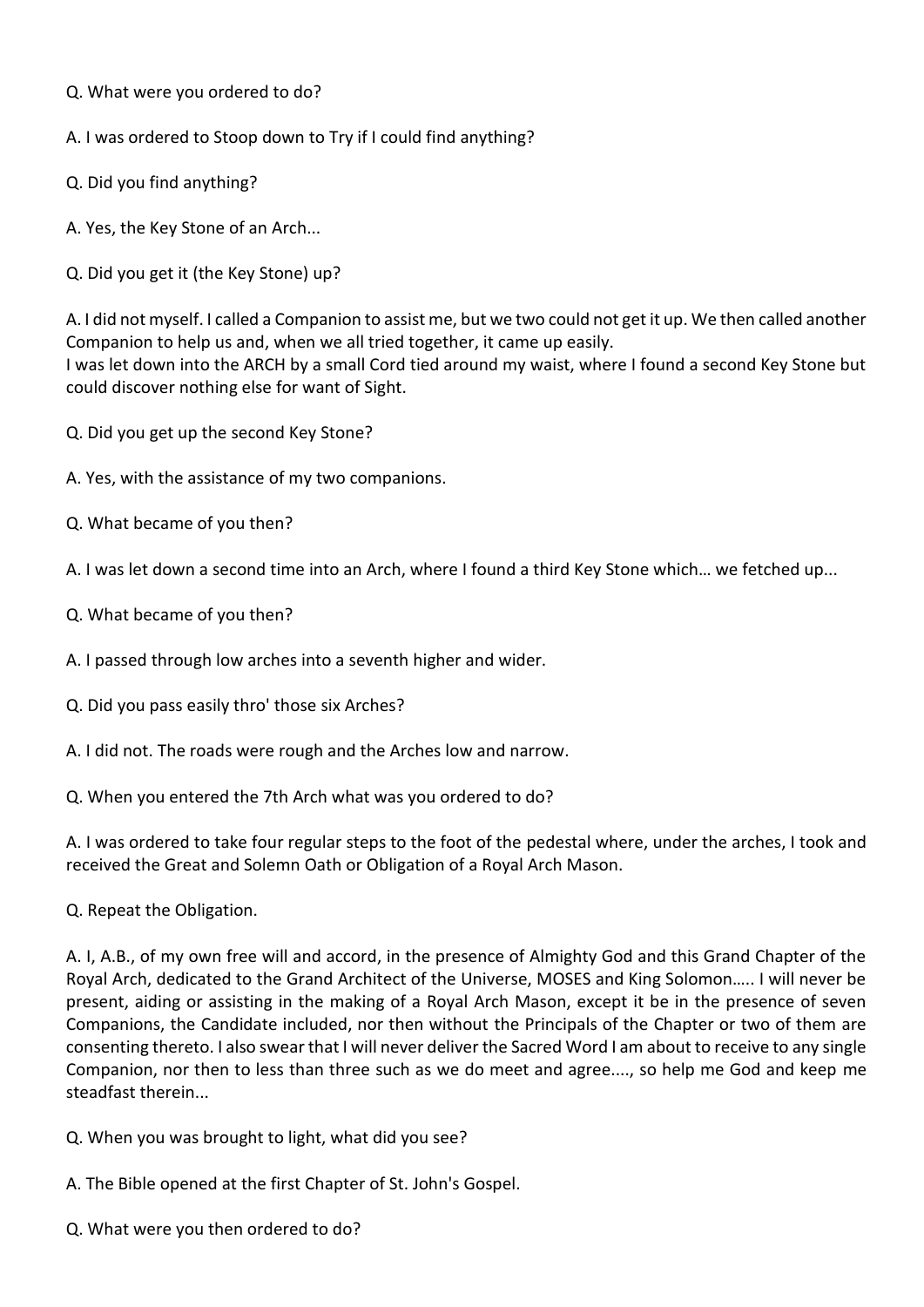- A. I was ordered to read the first verse of that Chapter.
- Q. What was then asked of you?
- A. I was asked if I believed that to be the Word of God, to which I replied I did.
- Q. What was then showed and EXPLAINED to you?
- A. The four steps or Degrees in Masonry.
- Q. Explain the first step?

A. In the first Step or Degree of an Entered Apprentice, whose precepts masonry was founded upon, the implements or Tools belonging to this degree are Manual only. They consist of such tasks as are performed by hand labour alone or by the help of some simple instruments, the uses whereof are not to be learnt by any problems or rules of art, but by labour and practice only.

Q. Explain the second step.

A. The second Step of a Fellowcraft qualifies us to put in practice the excellent Designs of the Master, sinking solids, laying levels, and raising perpendiculars. This Degree is called Instrumental and consists in the use and application of the common gauge, the Square, the Plumb Line, Level and others that may be called mathematical. To this part also belongs the use of various other instruments or machines such as the Lever, the Wheel and Axle, the Wedge, the Screw and the Pulley, which may be called Mechanical and enable us to perform actions with a single hand, which could not be done without many, and in some cases not at all.

Q. Explain the third Step.

A. By the third Step, Master Mason, we become acquainted with the Grand Designs of the Masters, giving directions to the Craft. This Degree is called Scientific and consists of the knowledge of SEVERAL of the Arts and Sciences so far as to enable us to discern the reason for the Operation of those increments, tools and machines used in the Craft's degree to clear up and arrange our ideas in such manner as to be able to delineate so clearly on our tracing board, that our Brethren of the 2nd Degree, may TASK them off and complete our design, and if intended for that purpose, erect a structure This is the part of our Brethren of the highest Degree of the Craft of Master Masons, Signs and Tokens and Watch Words, detect imposter and exclude the unworthy from our lodges; and the latter to strengthen the Memory, correct the judgments and habituate the mind by a due course of reasoning, to Face up causes from Effects, and thereby explode the dogmata of every false hypothesis. Thus by the instructions received in passing through the several probationary degrees of the Craft, Masons are prepared for the Fourth Step or the most Sublime Degree of the Royal Arch.

Q. Explain the 4th Step...?

A. The 4th Step or Degree of the Royal Arch lays aside the tools operative in Craft Masonry, and points out to our view the unlimited bounds of Speculative. It enables us to find out that which King Solomon makes mention of, that was lost in the Master's Part.

Speculative or Royal Arch Masonry is intended for the cultivation of EVERY art and science that the human mind in this sublunary abode is capable of. It is divided into as many distinct branches as there are art and sciences, and the parts as various as there are subjects for investigation. It must be observed however that when we use that expression, 'Say the Word', it is not to be understood as a Watch Word only, but also theologically, as a term, thereby to convey to the mind some idea of that GREAT BEING who is the sole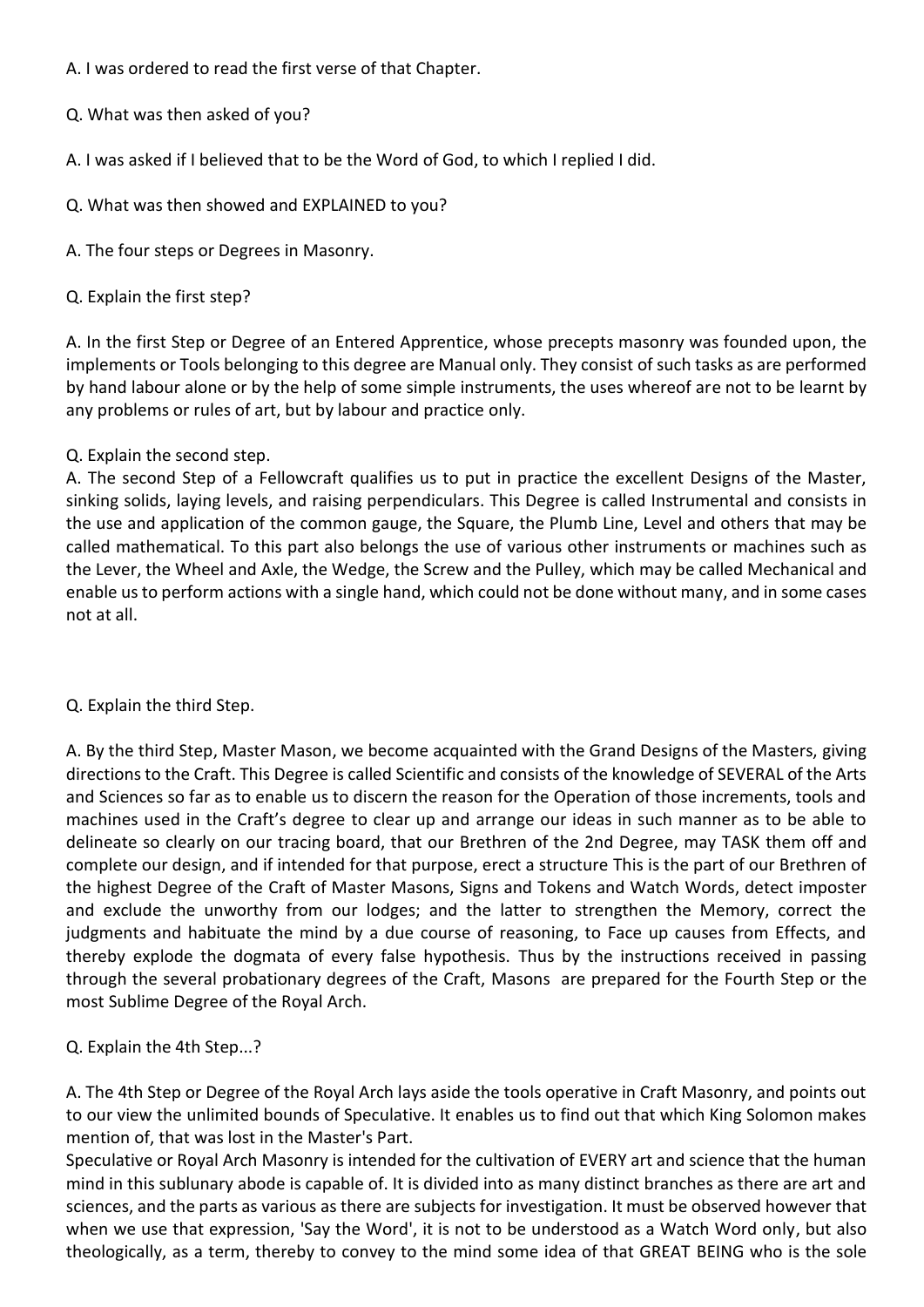author of our existence, and to carry along with it the most solemn Veneration for his Sacred Name and Word, that is expressive of SELF EXISTENCE and Eternity, incomprehensible by a human capacity. Q. What was next explained to you?

A. Three Crowns, the Sword, Trowel and Equilateral Triangle...

Q. What was next explained to you?

A. The Key Stone of a Royal Arch under which was deposited the Grand and Sacred word written in THREE different languages, Hebrew, Chaldean and Arabic…

Q. How was you then disposed of?

A. I was… reinvested with what I had been divested of, and thence brought back and recommended as a worthy Companion deserving of a CROWN and to receive the benefits of the Introduction, Section and Sections explained to me.

SOJOURNER'S PART

Q. ...How did you gain admittance to the Grand Chapter or Sanhedrim?

A. By four regular knocks and a Pass Word...

Q. Who comes here?

A. Three strangers who are released from captivity and are now come up to yield our utmost efforts to rebuild the City and Temple.

Q. What was then asked of you?

- A. We were asked our names...
- Q. What are they?

A. Shadrach, Medrach and Ebednego.

Narrator The P.S. would now report the arrival of the strangers.

Q. ...Have you examined them?

A. Yes

Q. What are their names?

A. S., M., and E.

Q. If they be S., M. and E., we desire you will bid them enter in the name of the G.A. of the Universe, for we have heard of their fame and their fidelity while in the furnace of affliction....

Narrator The familiar account of the Sojourners follows until the P.S. who was let down and in searching found the Roll wrapped in a white linen cloth and reports to the Sanhedrin

A. It being secured, I made the signal and was lifted up. On examining the Roll, we found it contained the Book of the Most Sacred Law written by the inspired Pen of Moses which at that time was supposed to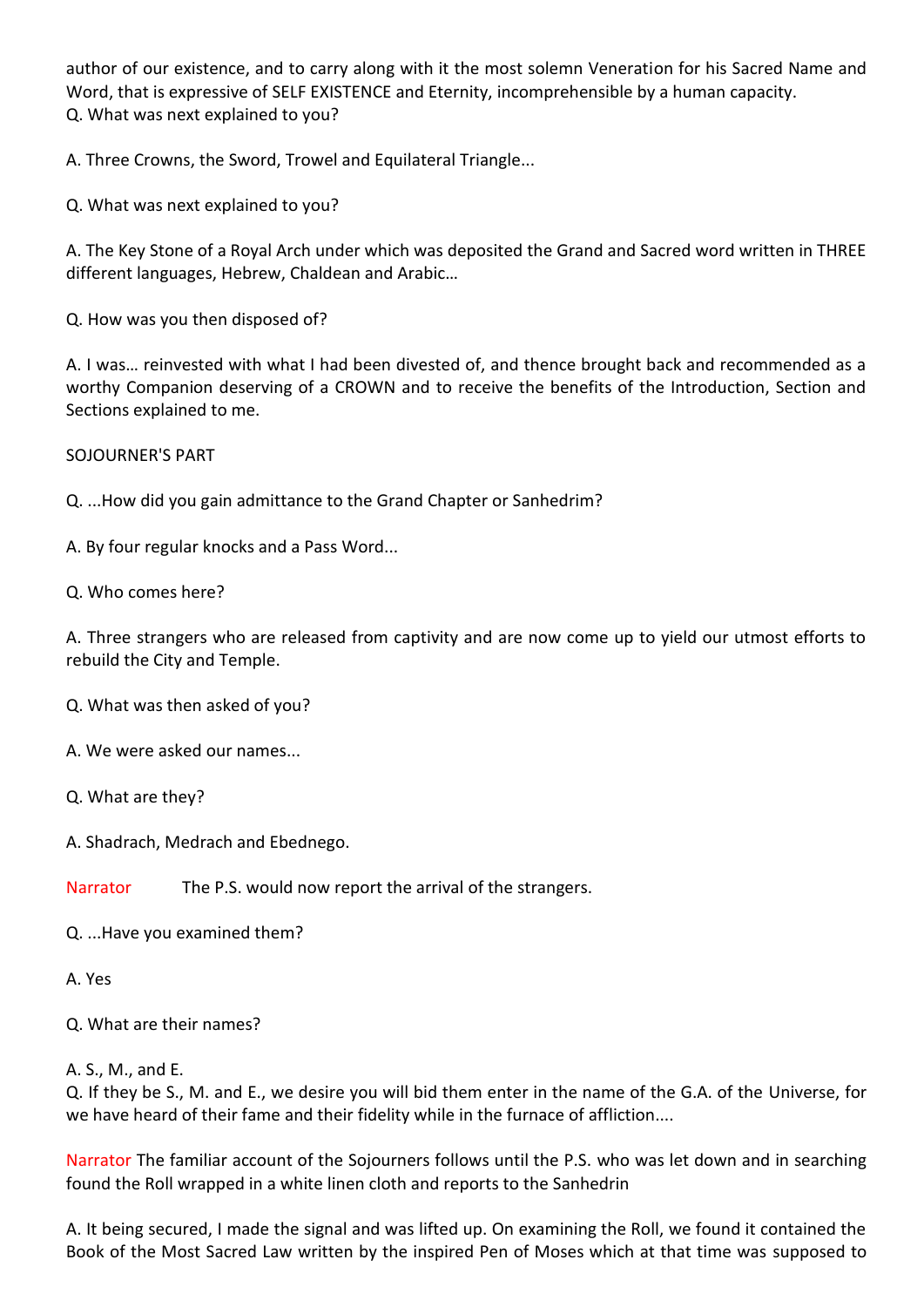have been lost. Not content with this discovery, I entered a second time into the Arch TOGETHER WITH my two Companions and having with difficulty struggled thro' the Arches perceived at a distance, thro' a light reflected from the Artificial Sun, obliquely placed, which received the rays of the natural Sun and reflected them to that place, a marble pedestal supported on four steps whereon were the initials of our three Grand Masters... On searching further, we found the Rods and jewels belonging to the Grand Masters, Money for the repairs of the Temple, a White Stone which has the singular property, when touched, of turning black with characters engraved thereon, and some particular pieces of Coin with two heads and four faces. And this is all we have to report, Most Ex. Z.

Come forward and give us that Grand and Sacred Word

Narrator At this point the word is given.

For your care, fidelity and uprightness we invest you with these jewels, and present you with these Rods, and in token of our esteem for the honour you have merited in making this great discovery, we appoint you overseers of the work.

FOURTH PART - Second Section: SUPER EXCELLENT.

- Q. Who was first made a S.E.R.A. Mason?
- A. Moses, the chosen servant and prophet of the Most High God.
- Q. Who made him (such)?
- A. God Almighty.
- Q. Where was he made?
- A. At the back of the wilderness of Arabia near the N. or W. side of Mt. Sinai.

Q. How was he made?

A. God appeared to him in a burning bush and ordered him to pull his shoes from off his feet for the place whereon he stood was holy ground and Sacred to the honour of God: he then told him the words and taught him the Signs by which he was to deliver his Hebrew brethren from Egyptian Bondage.

- Q. What are the Words?
- A. Shem, Japhat, Ham.

Narrator (There then follows what is preserved, with the same words, in the ceremony of the Veils, as also AFTER the next passage.)

- Q. Who was next made a S.E.R.A. Mason?
- A. Aaron, Moses' elder Brother.
- Q. Who made Aaron a S.E.R.A. Mason?
- A. Moses.
- Q. Where did he make him?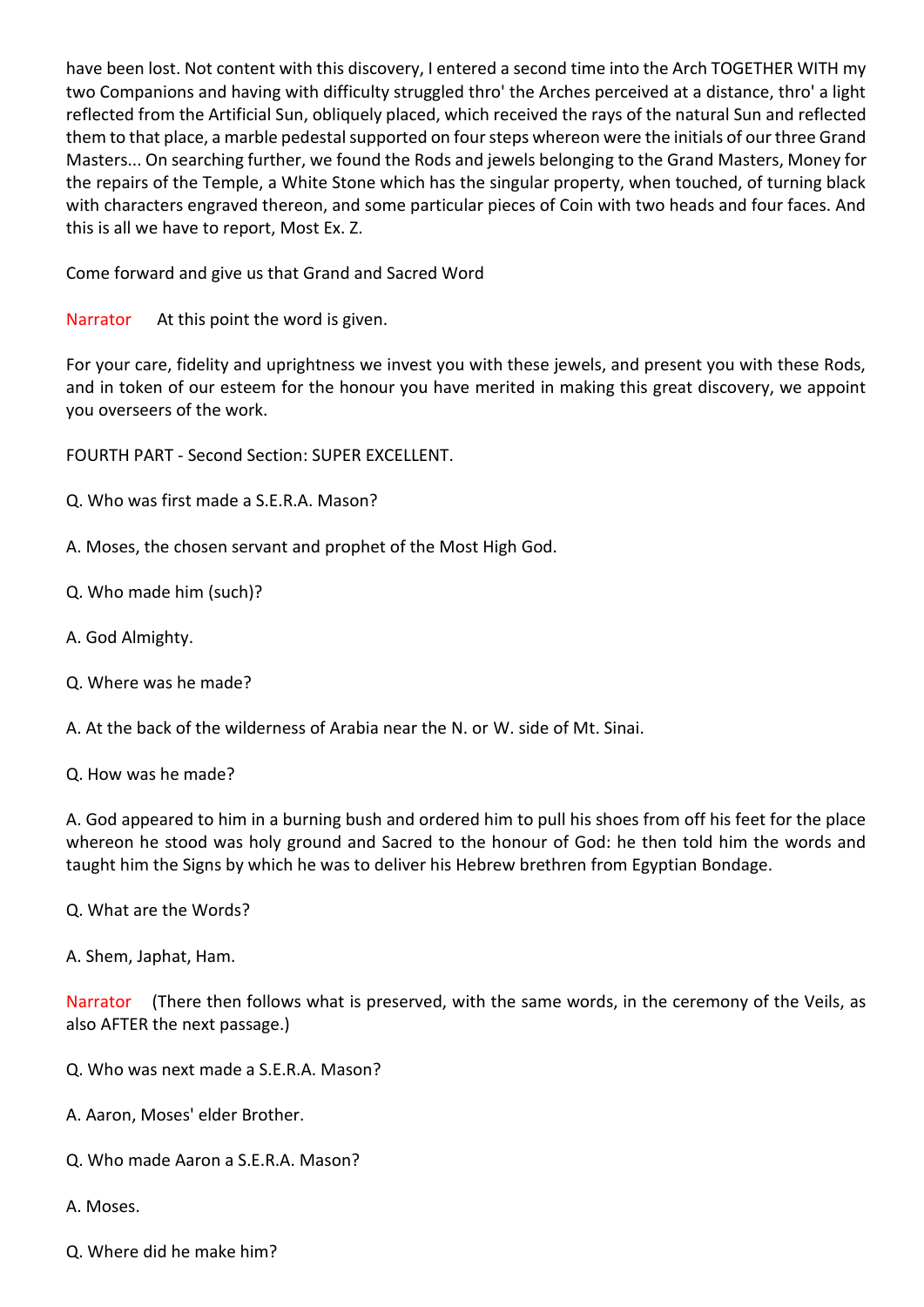A. In the wilderness or Desert when God sent Moses to meet Aaron and told him he should be his assistant and spokesman...

Q. Who were the next who were made S.E.R.A. Masons?

A. The Chiefs of the elders of Israel, and afterwards the Elders themselves.

Q. Who made them..?

A. Moses and Aaron.

Q. How did they make them...?

A. They told them the Words and taught them the Signs which God taught Moses at the Bush.

Narrator (The Veils ceremony would now resume with the serpent rods, the plagues and the Passover of the Hebrews.)

Q. How and where were the Hebrews conducted in their departure from Egypt?

A. The Shechinah, or Symbol of the Presence of the Lord, went before them in a Pillar of Cloud by Day and a Pillar of Fire by night, and conducted them towards the borders of the Red Sea.

Q. Did not the Egyptians repent letting the Hebrews go?

A. They did, on which Pharaoh and a mighty Army pursued them to bring them back and nearly overtook them, but the Shechinah… removed behind the Hebrews, and between the two Armies to the Hebrews was a sight, but, to the Egyptians, it was a cloud and Darkness so that they came not near the Hebrews...

Narrator (The story of the Red Sea parting and the drowning is told.)

Q. Where were the Hebrews then taken too?

A. To the Wilderness of Sinai, near to Mount Sinai.

Q. How long did they remain in the Wilderness?

A. About 40 years, the Lord often causing them to remove from one place to another and changing the places of their Encampment, that he might punish their disobedience, cure them of the idolatry which they had been infected with in Egypt, give them time to learn and train them up by subjection and discipline for driving out the wicked Canaanites whose land they were to possess.

Q. How were they fed?

A. Moses cried unto God, and the same night a number of Quails fell about their tents and next morning, the Manna.

Q. How long did they eat Manna?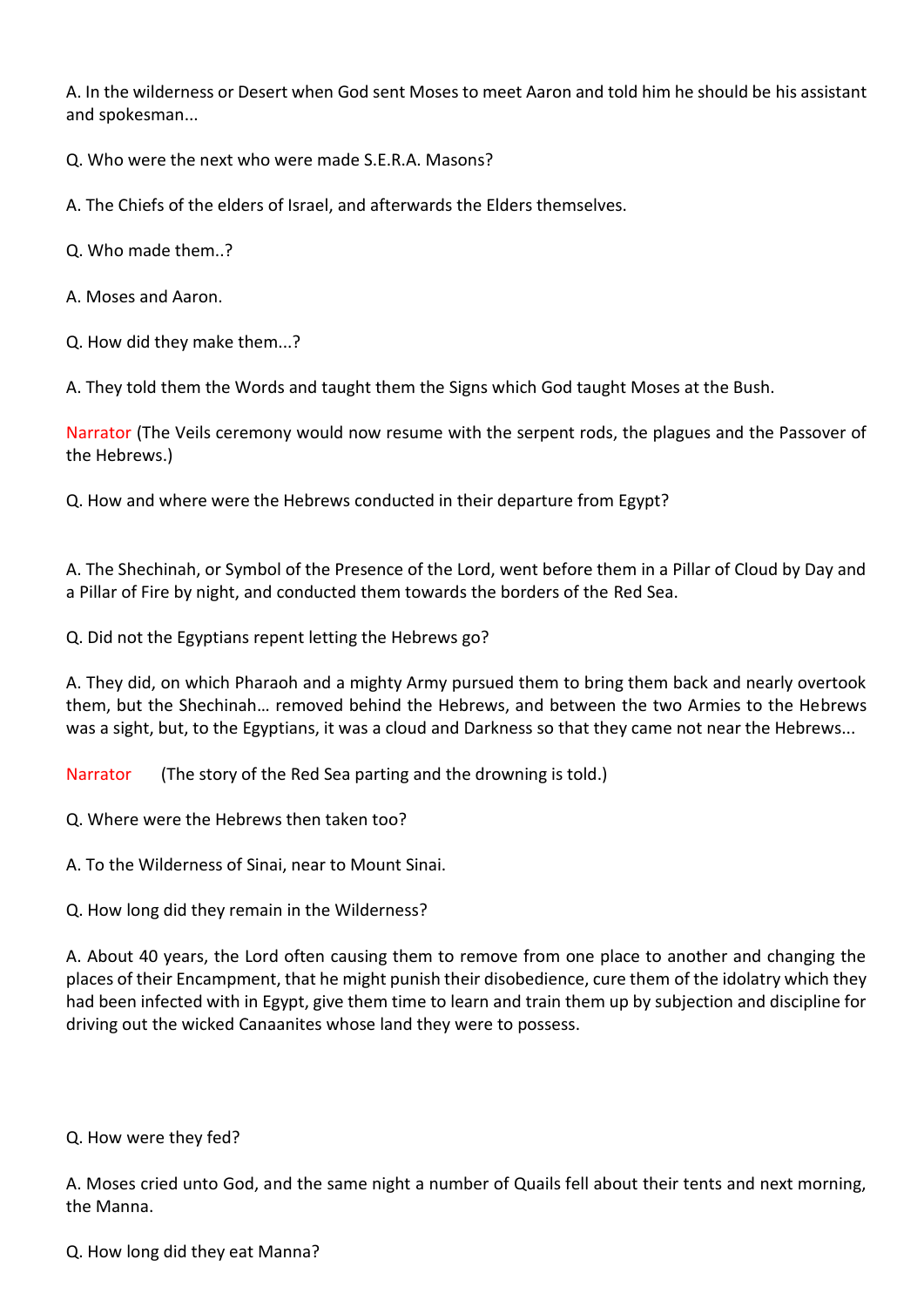## A. Forty years.

Q. Was any of this heavenly Manna preserved?

A. There was. God commanded Moses to lay a pot full of it up before the Testimony that their children might see the Bread which the Lord fed their forefathers with in the Wilderness.

Narrator There then follows a section concerning the Ark of the Covenant which was placed in the Sanctum Sanctorum or Holy of Holies.

It was made of Acacia wood overlaid with gold and the lid was called the Mercy seat, because the Shechinah or symbol of a divine presence hovered upon it. The seat was made of gold with two golden cherubim, wings expanded touching each other, covering the Mercy seat, and with their faces turned to pore over it. The cherubim represent the Old and New Testaments; for as their wings touch one another, so the Old and New Testaments join together, where the first ended, the second began, and both had relation to Christ to whom the ministry of God was committed.

The Ark was carried before the people on the shoulders of the Priests by the two staves which went through two gold rings fixed in each side of the Ark. In Hebrew history the Ark was responsible for a number of amazing feats but was eventually lost to the Jewish nation after the Babylonian invasion of which much is made in our Chapter Ritual.

The catechism then continued and Companions who have seen or participated in the Passing of the Veils ceremony will recognize some of the following parts.

Q. Why were you loaded with Jewels when you were made a Past Master?

A. In memory of the goodness of the Lord when he gave the Israelites favour in the sight of the Egyptians, so that they borrowed off them jewels of silver and jewels of gold and put them on the children, which shows the first part of Masonry to be in its infancy.

Q. Why were your shoes slipped down at the heels?

A. Because I then represented Moses when the Lord appeared to him in the Bush.

Q. Had Moses his shoes slipped down at the heels?

A. No. God ordered him put his shoes from off his heels, for the place whereon he stood was holy ground and sacred to the honour and glory of God.

A. Why had you a rod in your hand at the time you was entering into this order?

- A. Because when the Lord made Moses, he had a rod in his hand.
- Q. Why was the cable tow put around your waist?
- A. Because the H. Priest wore a linen girdle round his waist.
- Q. Give me another reason.
- A. Because I had a cable tow around my waist when I was let down to the royal arch.

Q. What Length is your cable tow?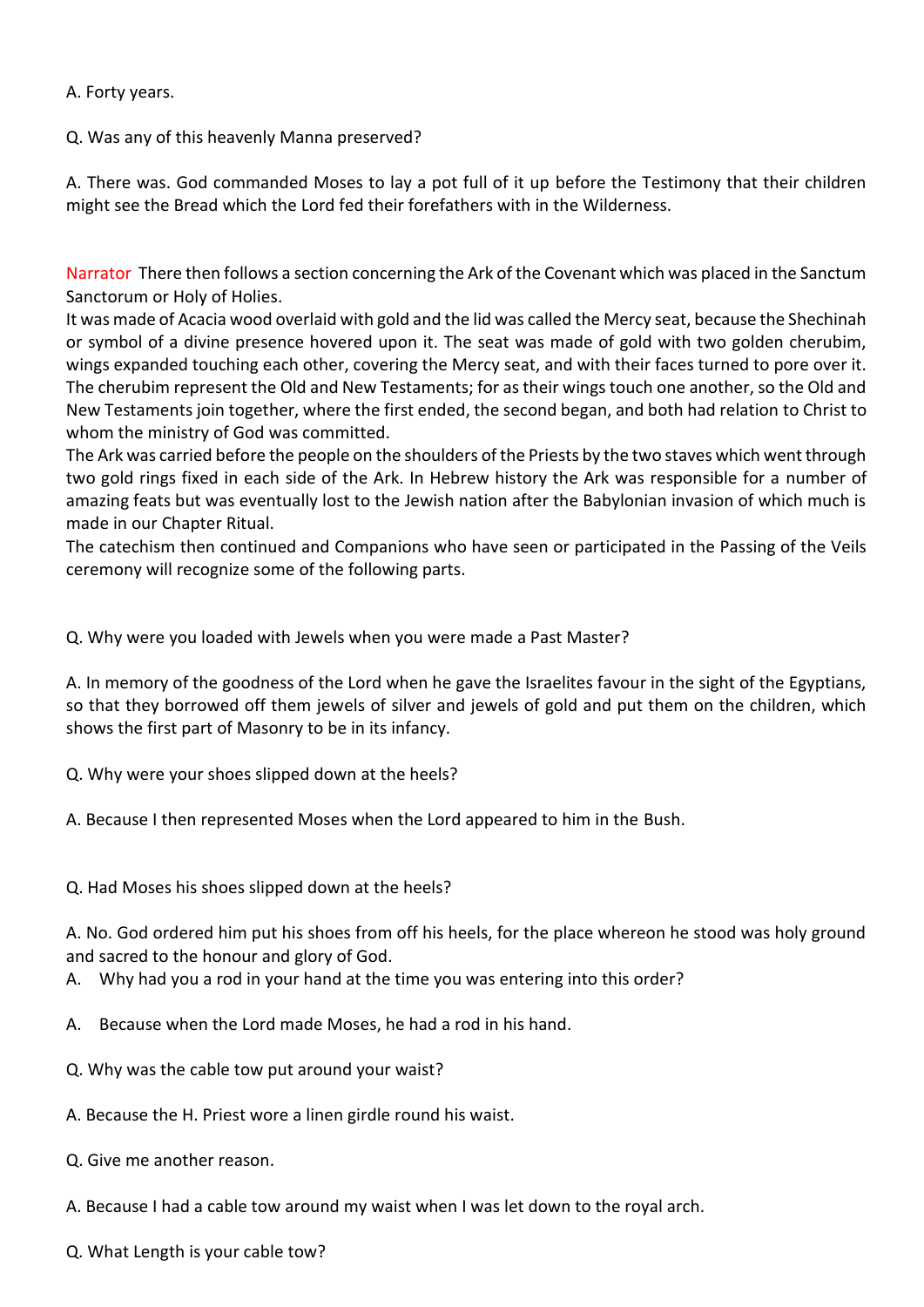A. Fourteen miles.

Q. Why is it 14 miles?

A. To keep in mind that Moses and Aaron and the 12 chiefs of the children of Israel were the first congregation of S.E.R.A. Masons that were assembled.

Q. Why did their Priest wear a breastplate of gold with twelve precious stones?

A. Because the names of the 12 tribes of Israel were inscribed thereon to put the Lord in mind of the everlasting covenants which he made with their forefathers, Abraham, Isaac and Jacob.

Q. Why was it made of gold?

A. Because gold is an emblem of what is divine, pure, precious, solid, useful, incorruptible, or lasting and glorious. It is also an emblem of wisdom which excels all other gifts as gold does all other metals.

Q. What colour do R.A. Masons wear to distinguish their order?

A. Red.

Q. Why do they use that colour?

A. Because when the Lord resolved to destroy the first born of Egypt, he caused the Israelites to strike the lintels and side posts of their doors with Blood, that when the destroying angel saw that sign he did not enter their houses.

Q. What is Red?

A. A symbol of Charity which Royal Arch Masons possess in a superior degree than Craft Masons.

Q. What was the inscription on the Priest's mitre?

A. Holiness to the Lord.

Q. How long was the tabernacle in making?

A. 7 months and a half.

Q. How long was the Temple of Solomon in building?

A. Seven years and a half.

Q. Is it not astonishing that a structure contrived with such grandeur and magnificence and executed with such art and due proportion, which became the wonder of all travelers, should be finished in seven years and a half when the temple of Diana at Ephesus took up to 220 years building?

A. No, because the Lord was with King Solomon and strengthened the hands of the masons carry on the work with good order and harmony.

Q. How many principal masters were employed in the building?

A. Five thousand and fifty who had their names inscribed on the different pillars of the temple, but not one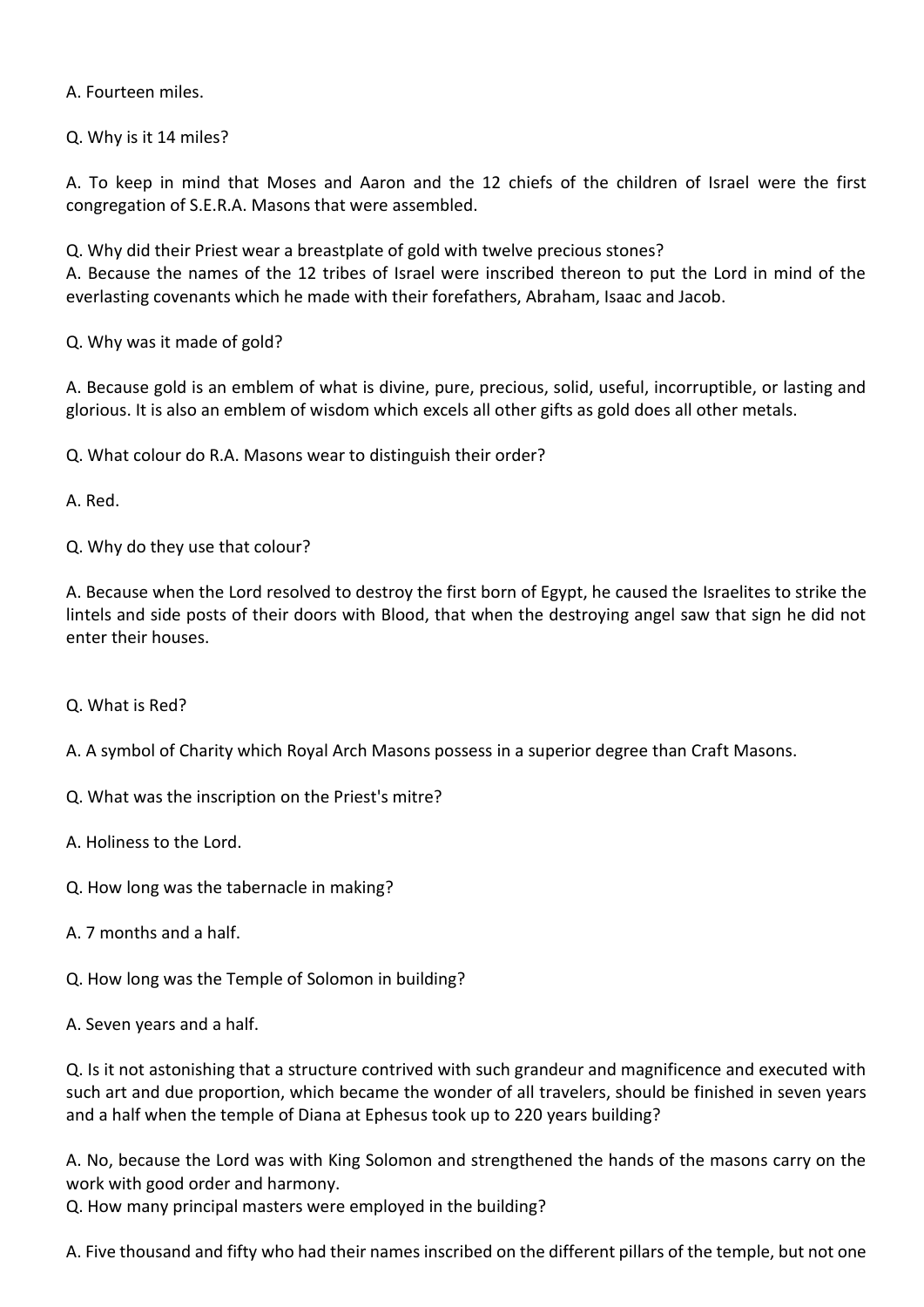could be found that had the names of the three Grand Masters till the discovery was made thro' the arches.

Q. Can you assign any reason why the three Grand Masters had their names in secret?

A. Because it was their usual custom when they were at Jerusalem, every day at high twelve noon, to retire privately into the arch and there to kneel upon a stone at the foot of a pedestal which had their names inclined thereon to offer their praises to Almighty God and worship him by his most secret Name.

Q. How came this grand and sacred Word to be preserved when the Babylonian general had laid this temple in ashes and ruins?

A. Because it was deposited in the royal arch and there the Lord preserved it for His name' sake, for where His Word is, His eye is there also.

Q. How long did the children of Israel remain in captivity before they were restored to their native country?

A. Seventy years that the word of the Lord which he spoke in the mouth of the prophet Jeremiah might be fulfilled.

Q. Who released them from captivity?

A. Cyrus, the great King of Persia, having conquered the kingdom of Babylon and put their king to death, gave the Israelites permission to return to Jerusalem to their own country, and rebuild the city and temple according to the prophecy of Isaiah which he long before foretold.

Q. Did they meet with any obstructions?

A. They did; many enemies arose who strove to obstruct them during the reign of King Cyrus, but, before the Temple was finished, Cyrus died, which put a stop to the workmen. Yet, notwithstanding the various artifices of his succession, it was finished in little more than 20 years which happened in the reign of Darius.

Q. Was it equal in grandeur and magnificence to King Solomon's temple?

A. No, it was inferior both in extent and decoration, but being of a true Solomon Ian style was supposed to be one of the finest buildings at that time on the face of the earth.

Q. From whence came you, Companion?

A. From the place where the light shined in darkness, but the darkness comprehended it not.

Q. What place was that?

A. The Royal Arch which I regularly descended and ascended.

- Q. How shall I know you have been in the royal arch?
- A. From the things I found in it.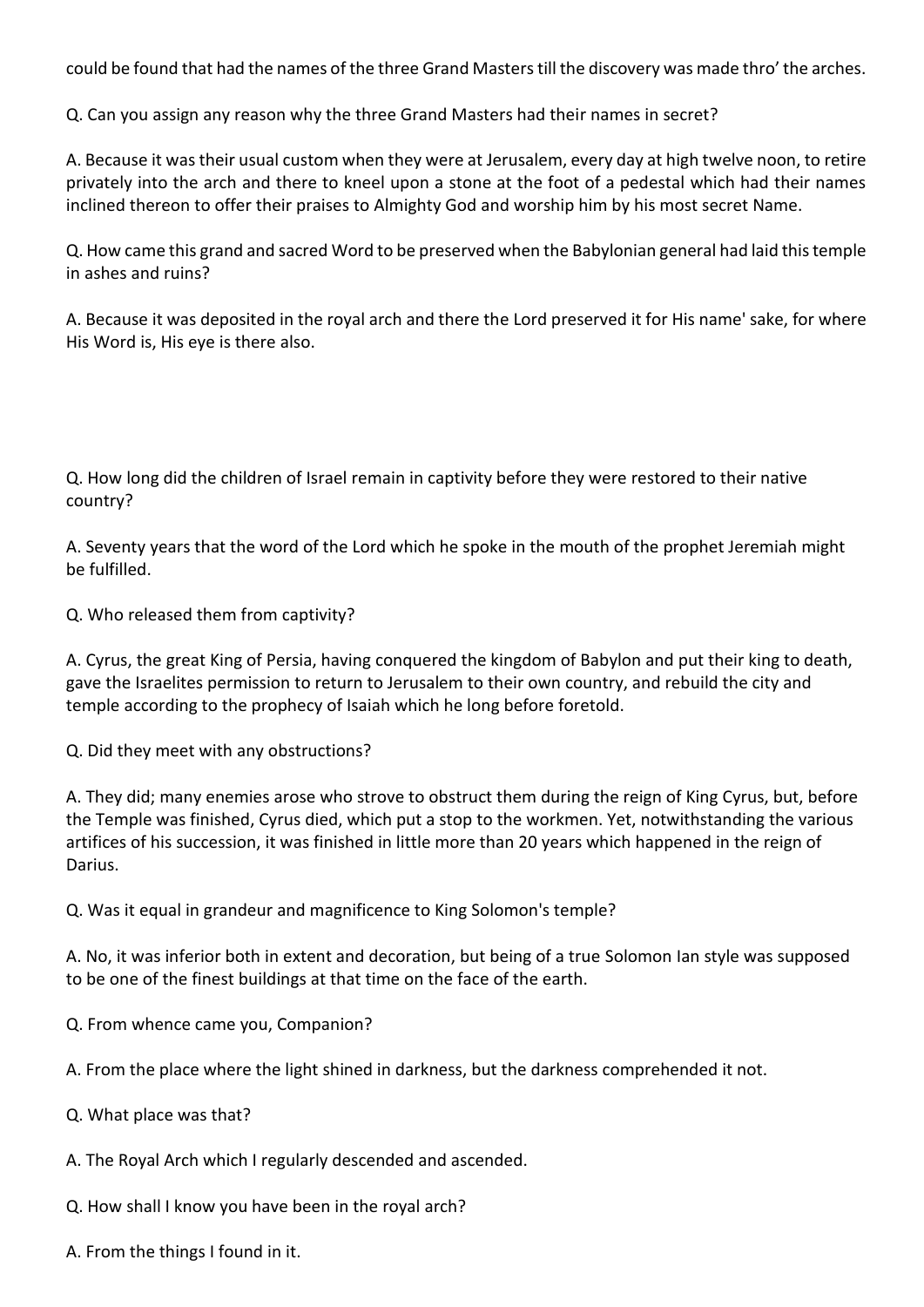## Q. What was the first thing you found?

A. An artificial sun, obliquely placed, which reflected the rays of the natural one at high twelve at noon and reflected its rays to the arches, upon those things that have been grand and magnificent described there, and the heat imbibed preserved those things from the decay occasioned by moisture. By this light, the three Grand Masters went privately into the Royal Arch before it was finally closed after the death of the Grand Master, HAB.

Q. Which was the next thing you found in the Royal Arch?

A. The Book of the Law which was written by the inspired hand of Moses; Solomon, foreseeing the captivity of the Jews, kept only standard copies of it in his Temple, but concealed the original in the search to be found in a more unenlightened day.

Q. What was the next thing you found?

A. A marble pedestal, supported on four steps, on the sides of which were inscribed the initials of our three Grand Masters... On the top of this pedestal was a plate of incorruptible gold whereon was engraved the Grand and Sacred Name of God, in 3 different languages, Hebrew, Chaldean and Arabic, not to be given to any single companion, and to none but in Syllables and then to no less than such as we do meet and agree.

Q. What did you find next?

A. The Robes and jewels belonging to the Grand Masters and money for the Repairs of the Temple. Q. What was the next thing you found?

A. A white stone which had the singular property of turning black, with Characters engraved thereon and is the same stone which Adam brought up out of Paradise as a Memorial of his being there. It received the property of turning black when touched and a Memorial to us that Sin came into the World with the Fall of Man.

Q. Did you find anything else in the Royal Arch?

A. Yes, several pieces of Coins with two heads to four faces.

Q. What were these four faces engraved on the Coins?

A. On one such was engraved the Image of Noah, the one face looking back on the Antediluvian World, the other looking forward to the New World.

Q. What was engraved on the other Coins?

A. Solomon's Image and superscription, the one face looking back at the sacred Mysteries of the Tabernacle, the other looking forward on the more perfect Glories of the Temple of which the Tabernacle was a Type.

You said you came from the place where the Light shined in Darkness but the Darkness comprehended it not. Explain it.

The Light that shined in Darkness was the Book of the Law, which was the light to guide our feet to walk with God, and, being concealed in that dark place, the Darkness could not comprehend it.